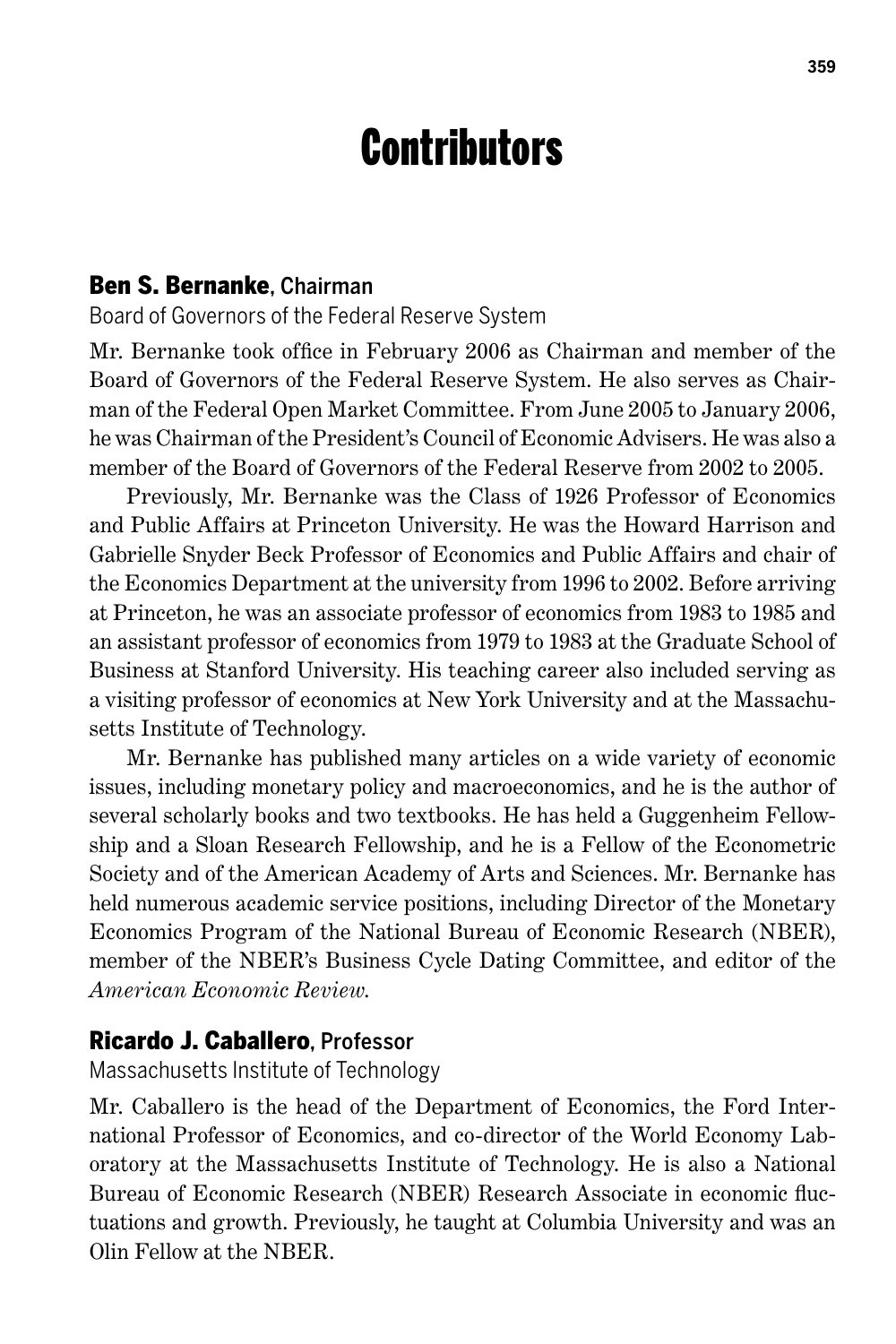Mr. Caballero has also been a visiting scholar and consultant for the European Central Bank, the Federal Reserve Board of Governors, the Inter-American Development Bank, the International Monetary Fund, the World Bank, and central banks and government institutions throughout the world. He serves on the editorial boards of several academic journals and has won several awards for his research. His current research looks at global capital markets, speculative episodes and financial bubbles, systemic crises prevention mechanisms, and dynamic restructuring.

# Andrew Crockett, President

JPMorgan Chase International

Mr. Crockett is President of JPMorgan Chase International and a member of the Executive Committee of JPMorgan Chase & Co. He also serves as a member of the Council of International Advisors of the China Banking Regulatory Commission and the International Advisory Council of the China Development Bank.

Before joining JPMorgan Chase, Mr. Crockett was General Manager and CEO of the Bank for International Settlements from 1993 to 2003, and was the first Chairman of the Financial Stability Forum (now the Financial Stability Board) from 1999 to 2003. Earlier in his career, Mr. Crockett held senior positions at the International Monetary Fund and served as an Executive Director of the Bank of England.

# Barry Eichengreen, Professor

University of California, Berkeley

Mr. Eichengreen is the George C. Pardee and Helen N. Pardee Professor of Economics and Professor of Political Science at the University of California, Berkeley, where he has taught since 1987. He is a research associate of the National Bureau of Economic Research and Research Fellow of the Centre for Economic Policy Research. From 1997 to 1998 he was Senior Policy Advisor at the International Monetary Fund. He is a Fellow of the American Academy of Arts and Sciences (class of 1997).

Mr. Eichengreen has held Guggenheim and Fulbright Fellowships and has been a Fellow of the Center for Advanced Study in the Behavioral Sciences at Stanford University and the Institute for Advanced Study, Berlin. He has published numerous books and articles in leading academic journals in the field of international finance. He is a monthly columnist for Project Syndicate. He was awarded the Economic History Association's Jonathan R.T. Hughes Prize for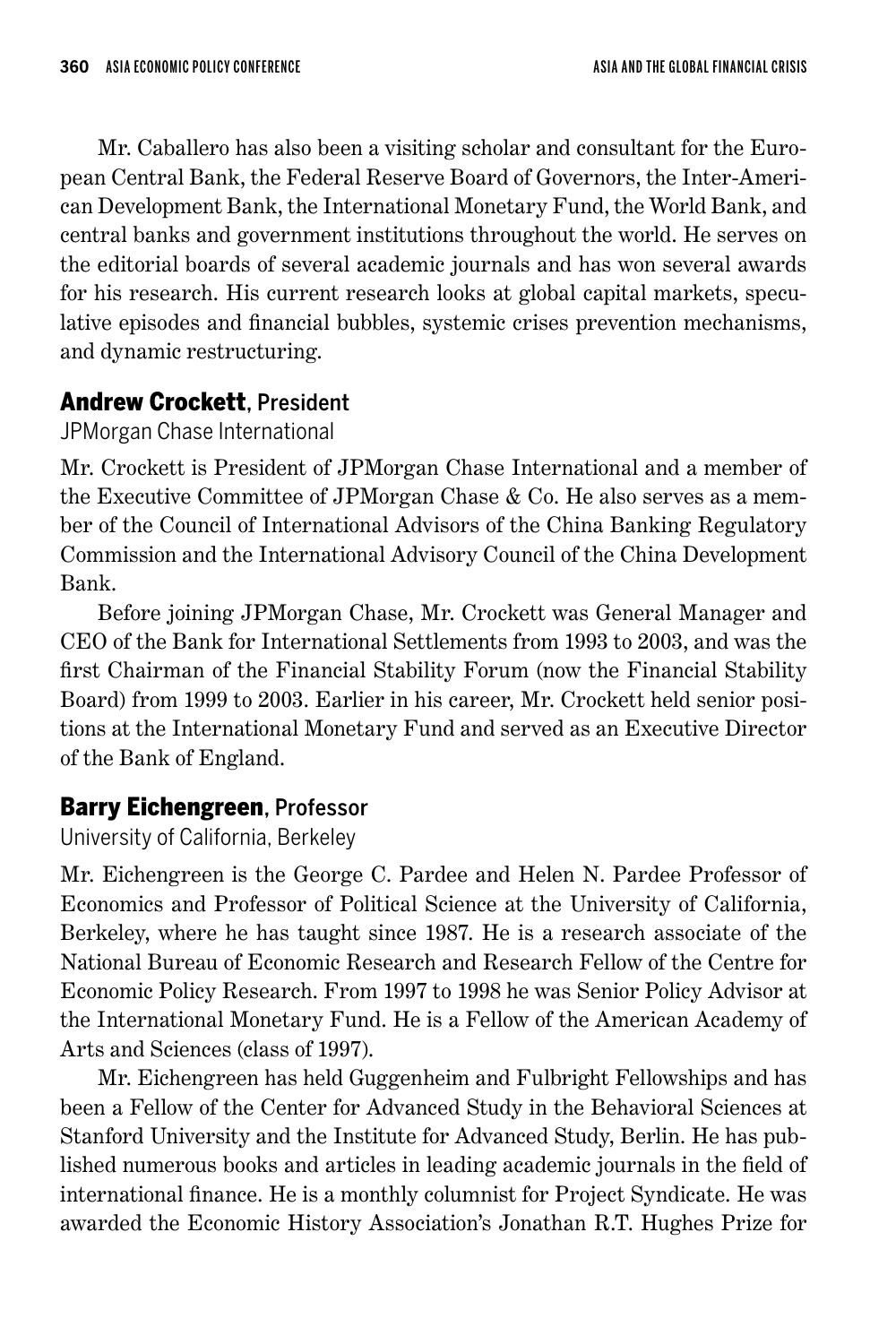Excellence in Teaching and the University of California, Berkeley, Social Science Division's Distinguished Teaching Award.

#### Jacob A. Frenkel, Chairman & CEO

Group of Thirty (G30)

Mr. Frenkel is Chairman and CEO of the Group of Thirty (G30) and also Vice Chairman (Non-Executive) of American International Group, Inc. Mr. Frenkel served from 2000 to 2004 as Chairman of Merrill Lynch International Inc., as well as Chairman of Merrill Lynch's Sovereign Advisory and Global Financial Institutions Groups.

Between 1991 and 2000 he served two terms as the Governor of the Bank of Israel. Between 1987 and 1991, he was the Economic Counselor and Director of Research at the International Monetary Fund, and between 1973 and 1987 he was on the faculty of the University of Chicago where he held the position of the David Rockefeller Professor of International Economics and served as editor of the *Journal of Political Economy*. He is a member and director of several professional and academic associations and has received awards in economics from the Israeli, Czech, and Italian governments. He is the author of numerous books and articles in the fields of international economics and macroeconomics.

#### Morris Goldstein, Senior Fellow

Peterson Institute for International Economics

Mr. Goldstein is the Dennis Weatherstone Senior Fellow at the Peterson Institute for International Economics (PIIE). Prior to joining PIIE in 1994, he spent twenty-five years on the International Monetary Fund (IMF) staff, the last eight as Deputy Director of the IMF's Research Department. In 1999, he was the Project Director for the Council on Foreign Relations' blue-ribbon task force on international financial architecture. He consults widely with central banks, ministries of finance, international financial organizations, and private financial institutions.

Mr. Goldstein has written extensively on financial crises in both industrial and emerging economies, on international banking standards, on reform of the international financial architecture, on currency mismatching in emerging economies, on early warning indicators of currency and banking crises, on international capital flows, on exchange rate policies, and on empirical models of international trade. His latest book is *The Future of China's Exchange Rate Policy*, coauthored with Nicholas Lardy. He is currently at work on a book dealing with financial regulation after the global credit crisis.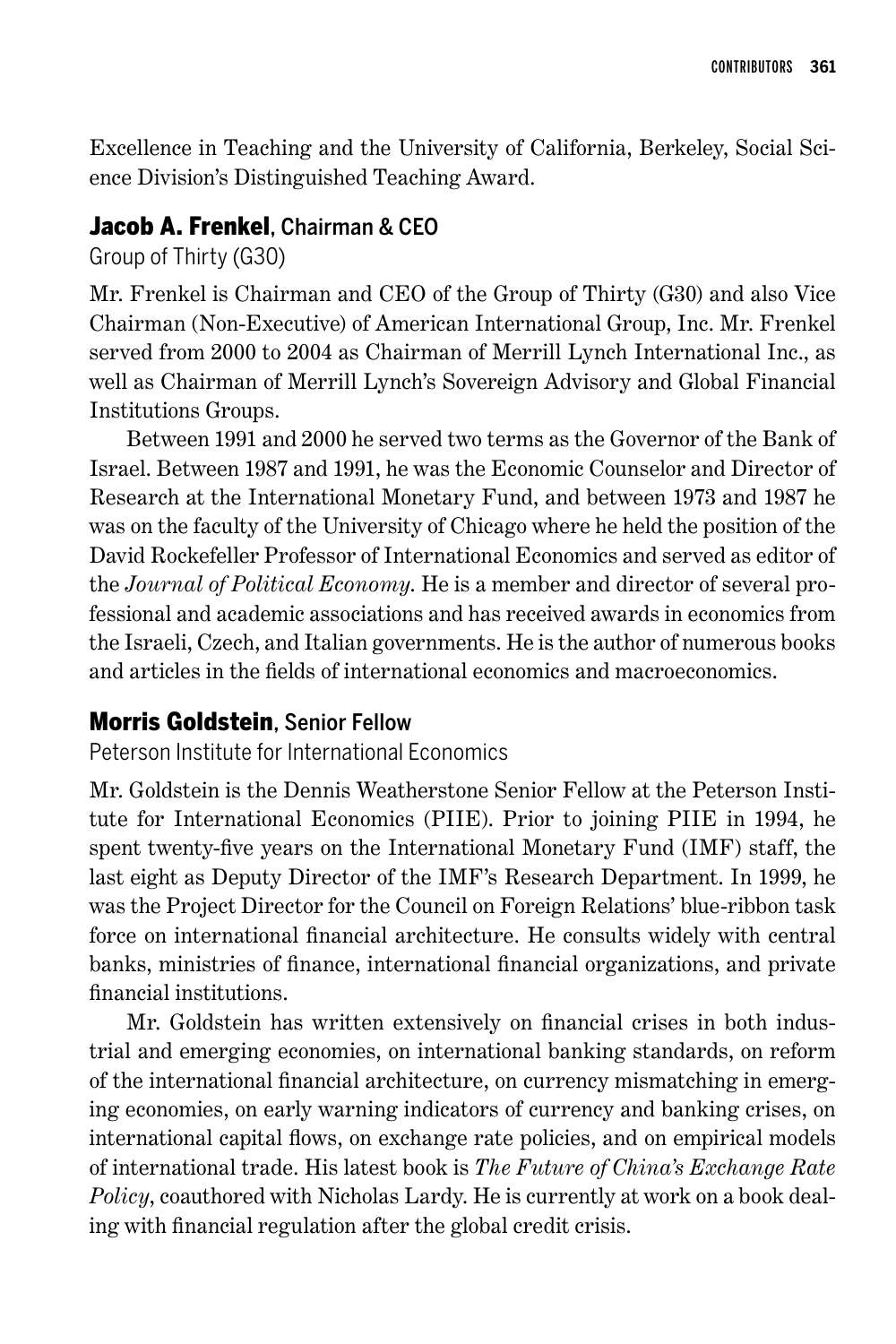## **Heng Swee Keat, Managing Director**

# Monetary Authority of Singapore

Mr. Heng, as the Managing Director of the Monetary Authority of Singapore (MAS), oversees the policies and operations of MAS. MAS operates as the central bank of Singapore, as well as an integrated supervisor of the financial services industry, covering banking, insurance, and capital markets.

Prior to this position, Mr. Heng was the Permanent Secretary of the Ministry of Trade and Industry, overseeing economic policy, trade negotiations, and the regulation and development of industry. Before assuming this appointment, he was the Chief Executive Officer of the Trade Development Board. Mr. Heng has also served in the Prime Minister's Office and in various positions in the Singapore Civil Service.

# Takatoshi Ito, Professor

Graduate School of Economics, University of Tokyo

Mr. Ito is professor at the Graduate School of Economics, University of Tokyo. He has taught extensively both in the United States and Japan, including at University of Minnesota, Hitotsubashi University, and Harvard University. Mr. Ito also served as Senior Advisor in the Research Department of the International Monetary Fund and as Deputy Vice Minister for International Affairs at the Ministry of Finance, Japan (1999 to 2001). He is past President of the Japanese Economic Association and was a member of the Prime Minister's Council on Economic and Fiscal Policy from October 2006 to October 2008.

He is an author of many books, including *The Japanese Economy, The Political Economy of Japanese Monetary Policy*, and *Financial Policy and Central Banking in Japan*, and numerous articles in leading academic journals on international finance and the Japanese economy. He is also currently the editor of the annual National Bureau of Economic Research East Asia Seminar on Economics monograph.

# Anil K. Kashyap, Professor

University of Chicago Booth School of Business

Mr. Kashyap is the Edward Eagle Brown Professor of Economics and Finance and Richard N. Rosett Faculty Fellow at the University of Chicago Booth School of Business. His research focuses on banking, business cycles, corporate finance, price setting, and monetary policy. He has won numerous awards, including a Sloan Research Fellowship, the Nikkei Prize for Excellent Books in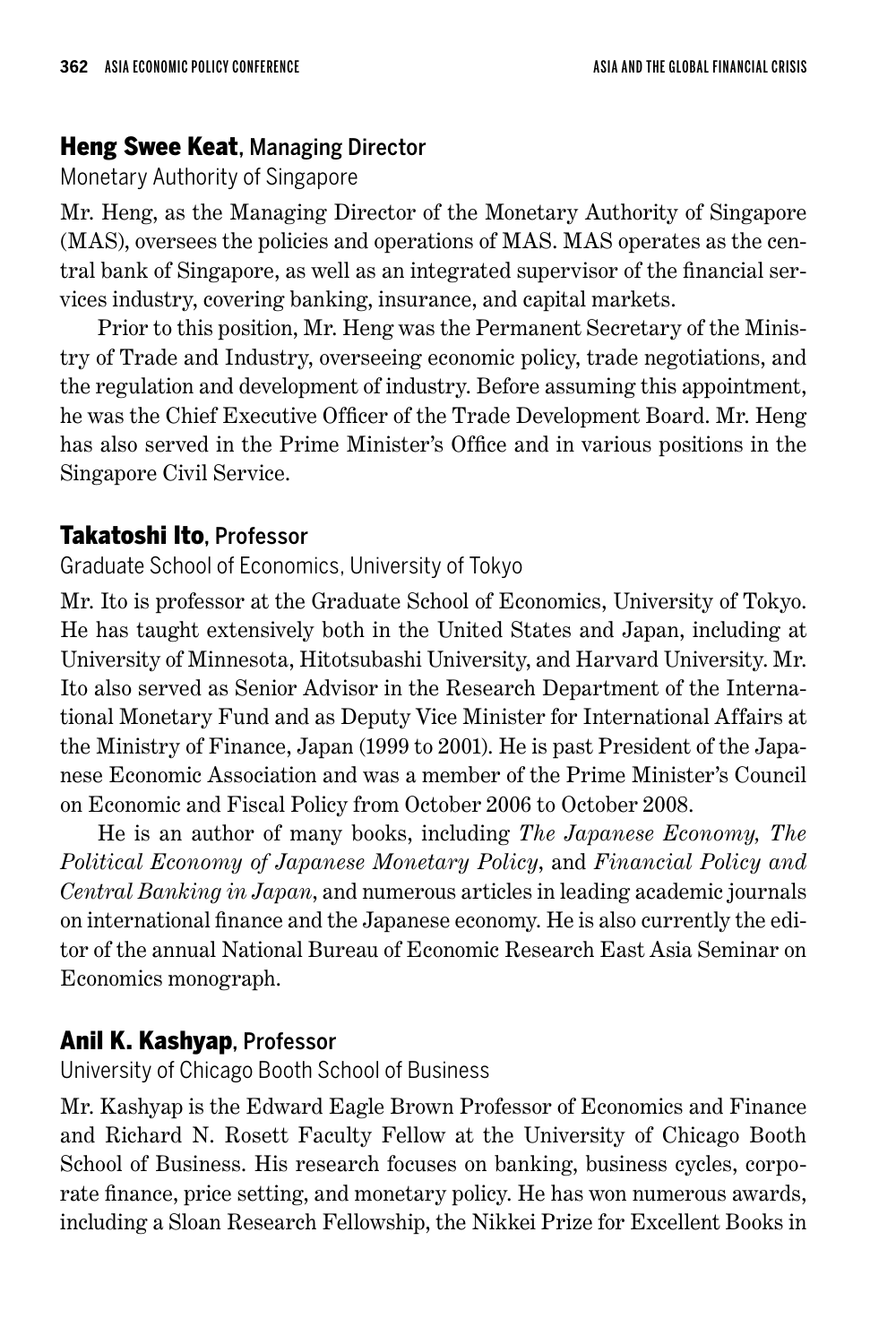Economic Science, and a Senior Houblon-Norman Fellowship from the Bank of England.

Prior to joining the Chicago Booth faculty in 1991, Mr. Kashyap spent three years as an economist for the Board of Governors of the Federal Reserve System. He currently works as a consultant for the Federal Reserve Bank of Chicago and serves as a member of the Economic Advisory Panel of the Federal Reserve Bank of New York and as a Research Associate for the National Bureau of Economic Research. He is one of the advisers to the Cabinet Office of the Government of Japan for its research project on "The Japanese Economy and Macroeconomic Policies over the Last Twenty-Five Years," is on the Congressional Budget Office's Panel of Economic Advisers, and serves on the Board of Directors of the Bank of Italy's Einaudi Institute for Economics and Finance.

### Kyungsoo Kim, Deputy Governor

#### Bank of Korea

Mr. Kim is Deputy Governor and Director General of the Institute for Monetary and Economic Research at the Bank of Korea. Concurrently, he serves as Chairman of the Executive Board of the Korea Advanced Institute of Science and Technology Graduate School of Finance. He is a consultant on the National Competitiveness Council, Office of the President, Republic of Korea. He has taught at Sungkyunkwan University in Korea and at Tulane University.

In his current position, he focuses on macroprudential regulations dealing with capital inflows and currency internationalization. He has published in many professional economics journals.

## Anne O. Krueger, Professor

Paul H. Nitze School of Advanced International Studies, Johns Hopkins University

Ms. Krueger is Professor of International Economics at the Paul H. Nitze School of Advanced International Studies, Johns Hopkins University. She is a Senior Fellow of the Center for International Development (of which she was the founding Director) and the Herald L. and Caroline L. Ritch Emeritus Professor of Sciences and Humanities in the Economics Department at Stanford University.

She was First Deputy Managing Director of the International Monetary Fund from 2001 to 2006. From 1982 to 1986, Ms. Krueger was Vice President, Economics and Research, at the World Bank. She has taught and held visiting professorships at a number of universities in Asia, the United States, and Europe. Ms. Krueger has published extensively on economic development, international trade and finance, and economic policy reform.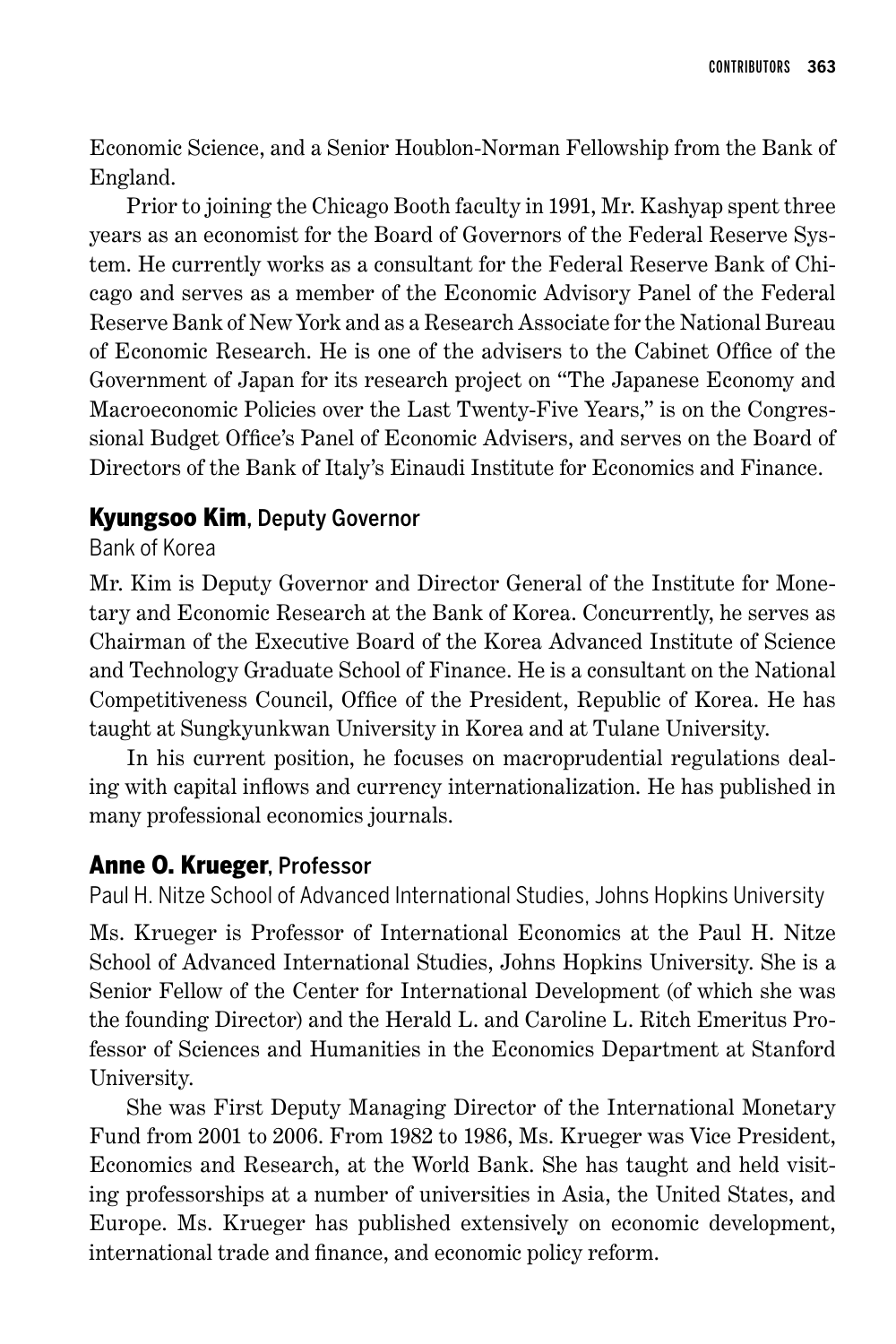## **John Lipsky**, First Deputy Managing Director

### International Monetary Fund

Mr. Lipsky assumed the position of First Deputy Managing Director of the International Monetary Fund (IMF) on September 1, 2006. Before joining the IMF, he was Vice Chairman of the JPMorgan Investment Bank. Previously, he was Chief Economist at JPMorgan, Chase Manhattan Bank, and Salomon Brothers, Inc.

Before joining Salomon Brothers in 1984, he spent a decade at the IMF, managing the Fund's exchange rate surveillance procedure, analyzing developments in international capital markets, and serving as the Fund's Resident Representative in Chile from 1978 to 1980. In 2000, he chaired a Financial Sector Review Group to provide the IMF with an independent perspective on the Fund's work on international financial markets. Mr. Lipsky's current professional activities include serving on the Board of Directors of the National Bureau of Economic Research.

# Frederic S. Mishkin, Professor

Graduate School of Business, Columbia University

Mr. Mishkin is the Alfred Lerner Professor of Banking and Financial Institutions at the Graduate School of Business, Columbia University and is a Research Associate at the National Bureau of Economic Research. From September 2006 to August 2008 he served as a member of the Board of Governors of the Federal Reserve System.

He has also been a Senior Fellow at the Federal Deposit Insurance Corporation's Center for Financial Research and past President of the Eastern Economic Association. From 1994 to 1997 he was Executive Vice President and Director of Research at the Federal Reserve Bank of New York and an associate economist of the Federal Open Market Committee of the Federal Reserve System.

Mr. Mishkin has published numerous books and articles in leading academic journals in the fields of banking and international finance. He is currently an associate editor at six academic journals and has been a consultant to the Board of Governors of the Federal Reserve System, the World Bank, the Inter-American Development Bank, and the International Monetary Fund.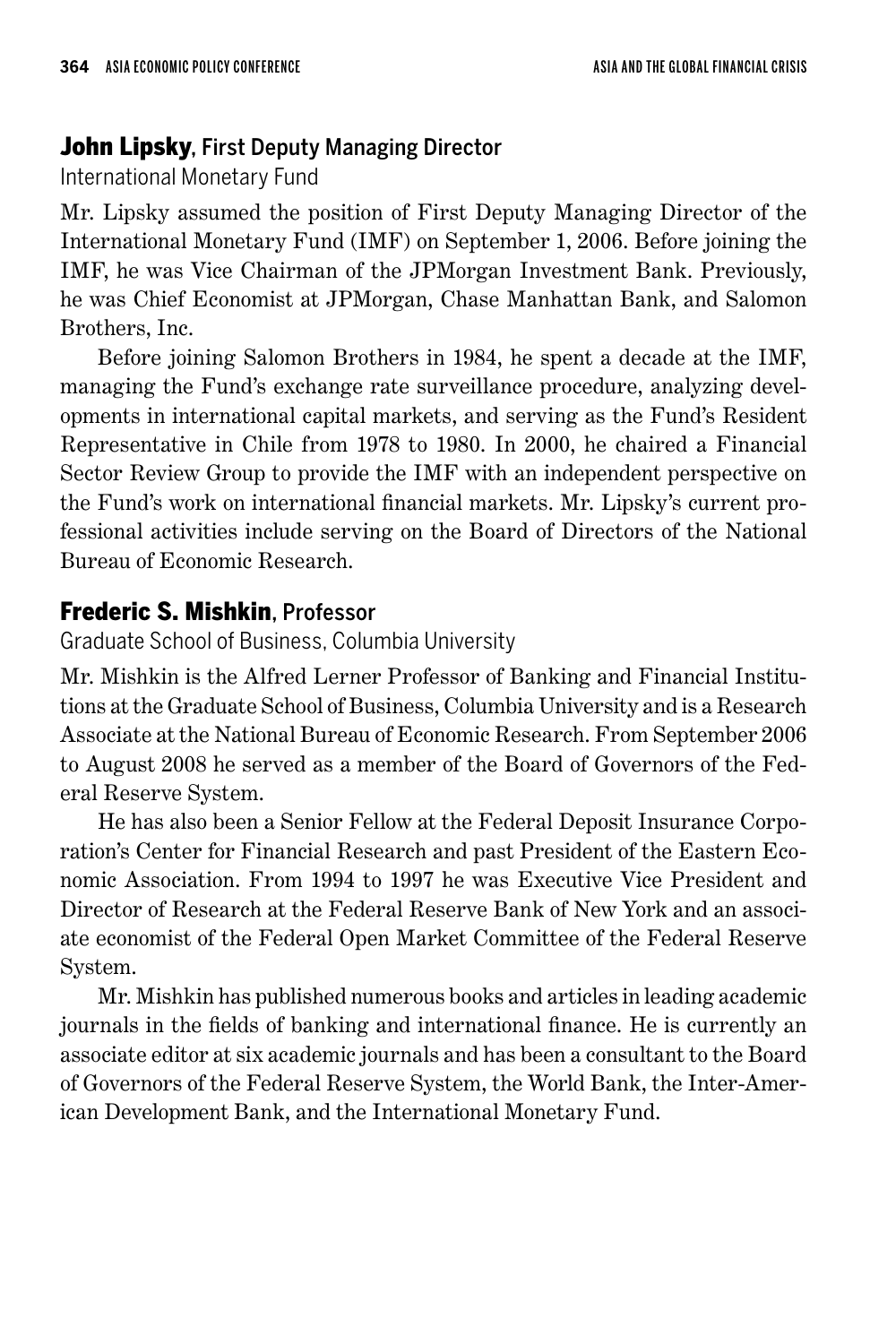# Rakesh Mohan, Professor

## Stanford University

Mr. Mohan was named Distinguished Consulting Professor at the Stanford Center for International Development at Stanford University in June 2009. He was Deputy Governor of the Reserve Bank of India from 2002 to 2009, where he was responsible for the departments of monetary policy, statistical analysis and computer services, economic analysis and policy, financial markets, and the secretary's department. From October 2004 to July 2005 he interrupted his career with the Reserve Bank to serve as Secretary, Department of Economic Affairs in the Ministry of Finance.

He started his professional career at the World Bank in 1976 as an economist at the Development Economics Department and has served on numerous government advisory boards and as a director of various Indian banks. His research has been in the areas of economic reform and liberalization, industrial economics, urban economics, infrastructure studies, economic regulation, monetary policy, and the financial sector. He is the author of three books on urban economics and urban development and of numerous articles. His 2009 book entitled *Monetary Policy in a Globalized Economy: A Practitioner's View* focuses on issues relating to the evolution of banking and finance, the conduct of monetary policy, the management of the financial sector, and the role of central banking.

# Michael Mussa, Senior Fellow

## Peterson Institute for International Economics

Mr. Mussa has been a Senior Fellow at Peterson Institute for International Economics since 2001. Previously, he served as Economic Counselor and Director of the Department of Research at the International Monetary Fund from 1991 to 2001, where he was responsible for advising the management of the Fund and its executive board on broad issues of economic policy and for providing analysis of ongoing developments in the world economy. His main areas of research are international economics, macroeconomics, monetary economics, and municipal finance.

Mr. Mussa served as a member of the President's Council of Economic Advisers from August 1986 to September 1988. He has been a member of the faculty of the University of Chicago Booth School of Business and the University of Rochester. He also served as a visiting faculty member at the Graduate Center of the City University of New York, the London School of Economics, and the Graduate Institute of International Studies in Geneva, Switzerland.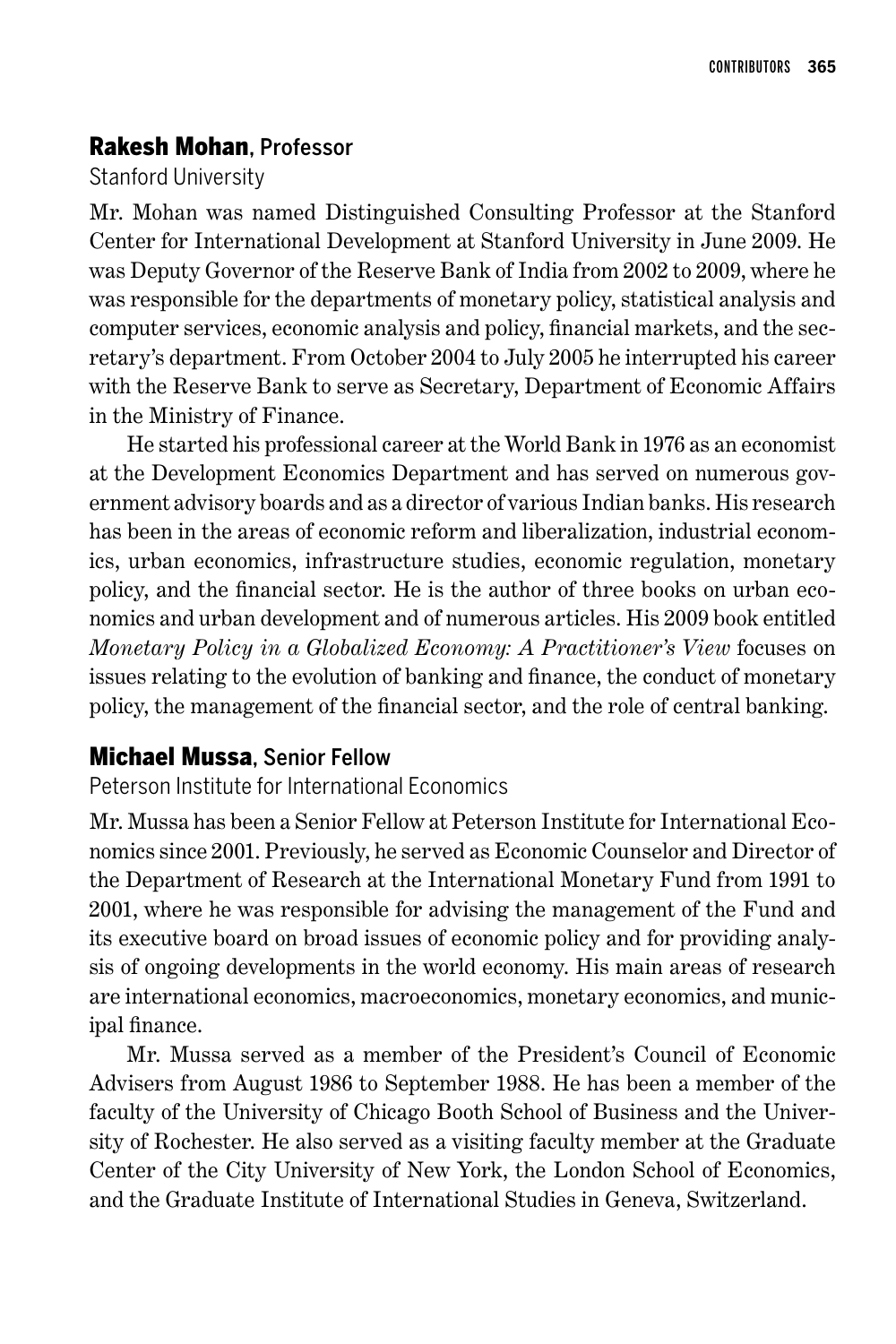### Maurice Obstfeld, Professor

University of California, Berkeley

Mr. Obstfeld is Class of 1958 Professor of Economics and Director of the Center for International and Development Economics Research at the University of California, Berkeley. He joined Berkeley in 1989 as a professor, following appointments at Columbia University and the University of Pennsylvania. He was also a visiting professor at Harvard University between 1989 and 1991.

Mr. Obstfeld serves as honorary advisor to the Bank of Japan's Institute for Monetary and Economic Studies. He is a Fellow of the Econometric Society and the American Academy of Arts and Sciences and is active as a Research Fellow of the Centre for Economic Policy Research, a Research Associate at the National Bureau of Economic Research, and an International Research Fellow at the Kiel Institute for the World Economy. His many research interests include dynamic open-economy models with nominal rigidities, exchange rates and international financial crises, global capital-market integration in historical perspective, monetary policy in open economies, foreign exchange intervention, the intertemporal approach to the current account, dynamic consistency in economic policy, credibility of exchange rate regimes, and European monetary integration.

#### Takafumi Sato, former Commissioner

Financial Services Agency

Mr. Sato was Commissioner of Japan's Financial Services Agency (FSA) from July 2007 to July 2009. He is currently Adviser to the FSA. Prior to serving as Commissioner, he was Director-General of the FSA's Supervisory Bureau from 2004 to 2007 and Director-General of its Inspection Bureau from 2002 to 2004.

He participated actively in the work of the Financial Stability Forum (now reorganized as the Financial Stability Board) as a member of the Forum's Working Group on Market and Institutional Resilience beginning in 2007. He was also a member of the Monitoring Board of the International Accounting Standards Committee Foundation during his tenure as the Commissioner of the Japan FSA. Between 1999 and 2001, he served as a professor at Nagoya University.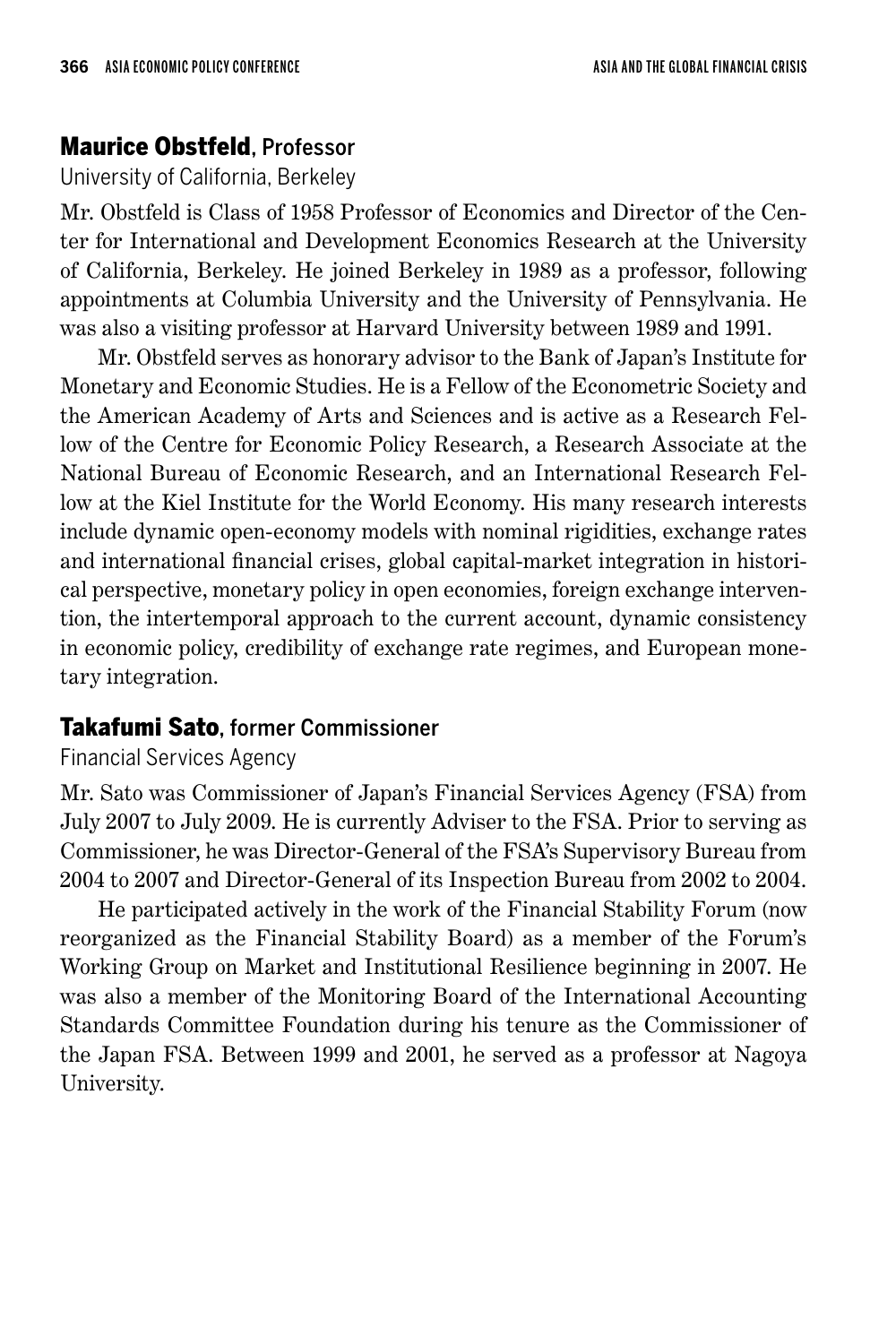## Andrew L.T. Sheng, Chief Adviser

China Banking Regulatory Commission

Mr. Sheng is currently the Chief Adviser to the China Banking Regulatory Commission and adjunct professor at the Graduate School of Economics and Management, Tsinghua University, Beijing, and the University of Malaysia, Kuala Lumpur. He is a board member of the Qatar Financial Centre Regulatory Authority and Sime Darby Berhad, Malaysia, and serves in an advisory capacity to a number of public and private-sector Malaysian economic development, financial services, and educational institutions.

Mr. Sheng was Chairman of the Securities and Futures Commission of Hong Kong from 1998 to 2005 and was Deputy Chief Executive responsible for the Reserves Management and External Affairs Departments at the Hong Kong Monetary Authority from 1993 to 1998. Previously he was Senior Manager, Financial Sector Development Department at the World Bank and chief economist and assistant governor at Bank Negara Malaysia.

# Kevin M. Warsh, Member

Board of Governors of the Federal Reserve System

Mr. Warsh took office as a member of the Board of Governors of the Federal Reserve System in February 2006. Prior to his appointment to the Board, he served as Special Assistant to the President for Economic Policy and as Executive Secretary of the National Economic Council from 2002, where his primary areas of responsibility included domestic finance, banking, securities, and consumer protection. Mr. Warsh participated in the President's Working Group on Financial Markets and served as the administration's chief liaison to the independent financial regulatory agencies.

From 1995 to 2002, Mr. Warsh was a member of the Mergers & Acquisitions Department of Morgan Stanley & Co. in New York, serving as Vice President and Executive Director. He served as financial adviser to numerous companies across a range of industry sectors, including manufacturing, basic materials, professional services, and technology.